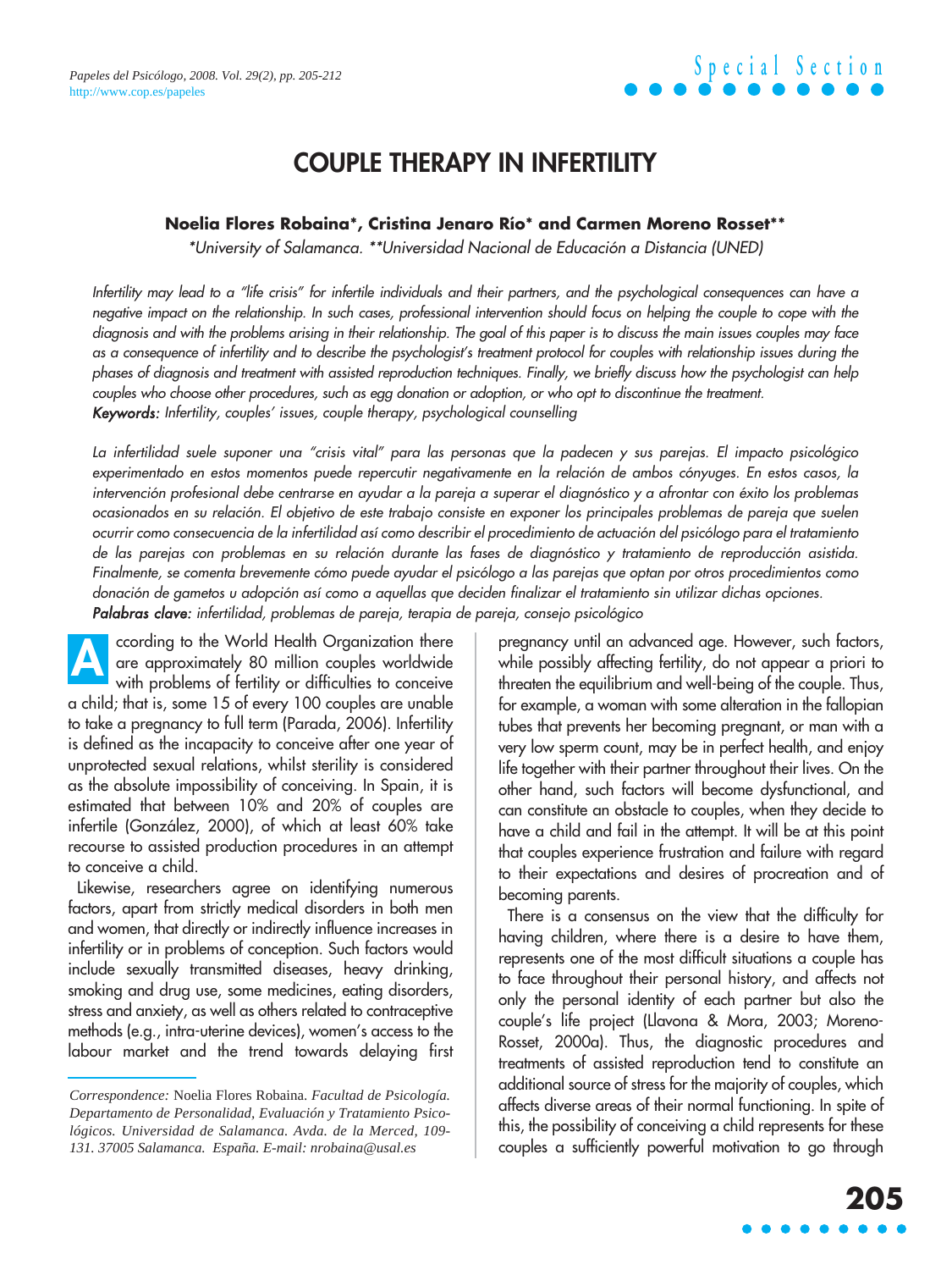

with what can be an enormous investment of physical, psychological, relationship, financial, social and family resources (Moreno-Rosset, Núñez & Caballero, 1999).

People in this situation often find themselves facing a crisis that generates feelings of considerable distress, loss and frustration. Various studies have shown how infertility can give rise to psychological alterations such as high anxiety, depression, low self-esteem, stress, anger, guilt feelings and a sense of loss of control over one's own life (Gerrity, 2001; Guerra, 1998; Moreno-Rosset, 2000a; McQuillan, Greil, White & Jacob, 2003; Sanjuán, 2000). Other studies have concluded that infertility affects couples' quality of life, which is lower (and hence satisfaction is lower) than that of couples without this problem (Schanz, Baeckert-Sifeddine, Braeulich, Collins, Batra, Gebert, Hautzinger & Fierlbeck, 2005; Van der Akker, 2005).

As far as the couple relationship is concerned, it has been found that infertility can generate difficulties not only in the affective sphere, but also in those of communication, sexual relations and even bonding (Leiblum, 1997; Olivius, Friden, Borg & Bergh, 2004). In this line, Burns and Covington (1999) found that infertility altered communication, caused a loss of interest in one's partner, impoverished the sexual relationship and could lead to the members of the couple reconsidering whether or not to stay together.

On the other hand, some research has suggested that infertility strengthens the bond, the love and the support in the couple, and indeed involves an experience of personal growth for both partners (Callan, 1987; Pasch & Christensen, 2000). Factors such as quality of the relationship and adequate marital adjustment prior to the appearance of the infertility problem would appear to explain the maintenance and strengthening of the relationship subsequent to its emergence (Cutrona, 1996; Peterson, Newton & Rosen, 2003).

All of this evidence reveals infertility as a complex problem with a wide range of manifestations, and to which each couple may respond differently. Such variability can be explained, as Gerrity (2001) argues, by the type of infertility presented by the couple, by the way the problem is dealt with and by the role adopted by each partner.

In any case, it is unanimously asserted that infertility is a problem affecting the couple as a unit, and that it should be treated this way in psychological therapy (see Ávila & Moreno-Rosset in this same issue; Guerra, Llobera, Veiga & Barri, 1988; Lechner, Bolman & Van Dalen, 2007; Moreno-Rosset, 2000a; Wischman, 2005; Wischman, Stammer, Scherg, Gerhard & Verres, 2001). Hence, it is likely that those couples with good marital adjustment, a shared view of the problem and adequate communication will cope more healthily with the infertility situation, and even come out of it stronger, as against those for which infertility will constitute a problem of such intensity that it puts the relationship itself at risk. It is this type of case on which we shall focus our interest throughout the present work.

#### **CONSEQUENCES OF INFERTILITY FOR THE RELATIONSHIP**

As we have asserted above, infertility constitutes a situation of chronic stress comparable to divorce, the death of a family member, or even chronic illnesses such as cancer or AIDS (Domar, Zuttermeister & Friedman, 1993). Indeed, infertile couples subject themselves to a stressful regime of continual visits to doctors, pharmacological treatments, programmed sexual relations and surgical interventions that place a burden on their everyday life and can affect in different ways their emotional, social, physical and even intellectual life (Moreno-Rosset, 1999; 2000b). It is not surprising, therefore, that this can result in a life crisis which threatens the couple's stability when the relationship between the partners is not sufficiently solid (Mahlsted, 1994).

The scientific literature also includes a large body of evidence on the principal problems for couples associated with infertility. Among those most widely studied are difficulties in interpersonal communication and sexual problems. As regards the former, various authors have found that difficulties of communication within the couple can increase during assisted reproduction treatment as a consequence of high stress levels (Newton, Sherrad, & Glavad, 1999; Schmidt, Holstein, Christensen & Boivin, 2005). Other authors show how communication problems emerge when the couple fail to express their feelings about the infertility in an open fashion, and when they do not have a shared vision of the problem (Pash & Christensen, 2000). Thus, it is common to find couples with communication problems arising from the fact that one of the partners (generally the man), attempting to protect the other partner from further suffering, fails to express his feelings and keeps them "bottled up". Consequently, the woman (as it is in most cases) perceives a lack of attention that leads her to resent her partner, who appears not to be experiencing the same emotions. Such thoughts tend to increase distress and tension within the couple. In these cases, the psychologist should help them to normalize their feelings about the infertility and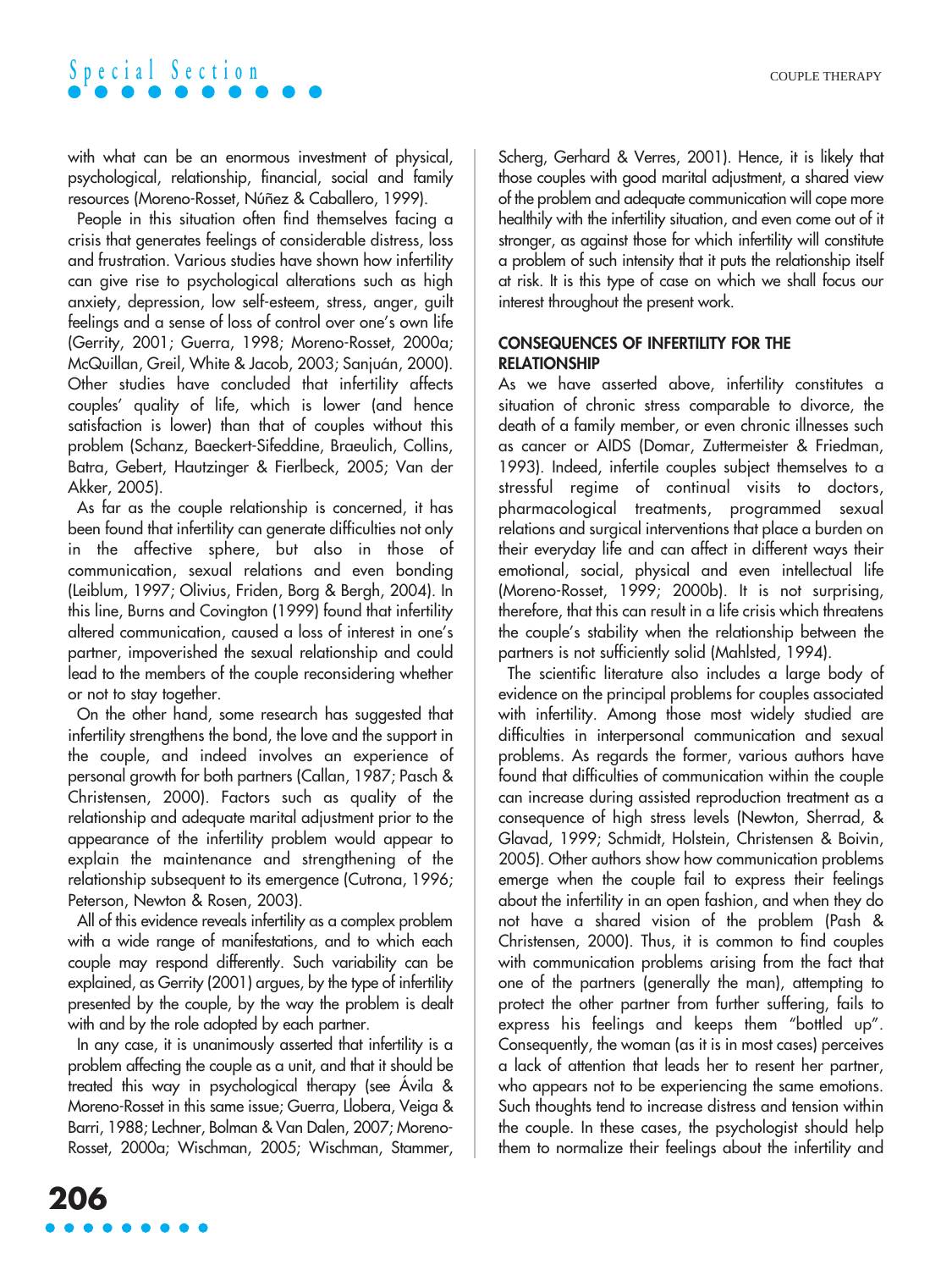### **Special Section**

teach them to express their emotions openly in order to reestablish the necessary equilibrium in the couple.

On the other hand, the couple's sex life also suffers as a consequence of infertility, the quality and frequency of sexual relations often decreasing sharply. Various authors have reported that infertility leads to a reduction in sexual desire, problems of ejaculation, difficulties for reaching orgasm and sexual dissatisfaction in general (Daniluk & Tench, 2007; Read, 2004; Wirtberg, Moller, Hogstrom, Tronstad & Lalos, 2007). It would seem that having to programme sexual relations on specific days of the cycle, or the necessarily purely "reproductive" nature of the relations means a loss of spontaneity, which is one of the principal problems affecting couples, and for which they seek professional help and intervention (Moreno-Rosset, 1999). In other cases, however, sex becomes a painful experience due to the inability to conceive. Faced with such problems, the professional's brief will be to help the couple recover pleasure, satisfaction and affective communication, as well as dealing with cases in which there is sexual dysfunction.

Up to now we have looked at how infertility is a stressful life event that has a strong emotional impact on the individual and which can threaten the relationship. Hence, couple therapy is recommended in those cases in which the equilibrium of the relationship has been altered as a consequence of the infertility and also in those in which, although there are no problems at the outset, the couple could be at risk of encountering them.

The procedures most widely used in psychological treatment for infertile couples are those deriving from cognitive-behavioural therapy. Such techniques have shown their effectiveness both for coping with the infertility diagnosis and during the treatment for it (see Ávila & Moreno-Rosset and Campagne in this same issue; Moreno-Rosset, 1999; Pash & Christensen, 2000). The goals of couple therapy in these cases are: (1) teaching coping skills with respect to the situation of infertility; (2) improving the quality of the communication and interaction within the couple; (3) teaching skills for resolving conflicts within the relationship brought on by the infertility; and (4) helping in the search for solutions and alternatives in the face of a possible future without children (Stammer, Wischmann & Verres, 2002).

#### **COUPLE THERAPY DURING THE DIAGNOSIS AND TREATMENT OF INFERTILITY**

According to Moreno-Rosset (2006), psychological treatment of the infertile couple should begin as soon as they become aware of the problem, since the diagnostic phase tends to involve a "life crisis" accompanied by feelings of guilt, impotence, lack of control, stress and, in sum, a considerable emotional burden (Witkin, 1995). At this time it is frequent for the couple to experience emotions that can have a negative effect on their relationship (Parada, 2006). Among the commonest reactions are (Read, 1995):

- State of shock: for many couples, infertility is a reality that is difficult to accept, and some people react with feelings of disbelief. In this phase it is frequent to find intense emotional reactions and even feelings of emotional numbness.
- Denial: the couple think the diagnosis is mistaken, and many request other medical opinions.
- Guilt-blame: these feelings are extremely common in people with problems of fertility. In an effort to determine the "reason" for their infertility, one member of the couple might think that his or her previous behaviour has caused the problem. Frequently, the infertile member of the couple feels that he or she is depriving the other partner of the possibility of having children. In other cases one or both partners blames the other for the inability to conceive, showing resentment and anger towards them.
- Loss of control: the discovery of infertility in the couple breaks down people's feelings of control over their own lives, other aspects of individual and shared life being sidelined to focus intensely on the treatment.
- Social isolation: it is common for the couple to seek to isolate themselves as a way of protecting themselves from feelings such as anger or envy towards relatives or friends who do not have the same problem.

Thus, for certain couples, the infertility diagnosis can mark the beginning of a problem that extends to all areas of their life, including their relationship itself. As we suggested above, the quality of the relationship prior to the diagnosis is a factor that cushions the potentially strong emotional impact of the diagnosis (Pash & Christensen, 2000). Other factors that contribute to adequate coping are personal resources, such as the "resistant" personality style or social support perceived by the couple, both from family and from friends.

Therefore, as an initial step, and with the aim of identifying couples who would benefit from psychological treatment, the Psychology Interest Group of the Spanish Fertility Society (Sociedad Española de Fertilidad, SEF), set up in 2005, recommends the application of screening instruments whose results can serve to determine risk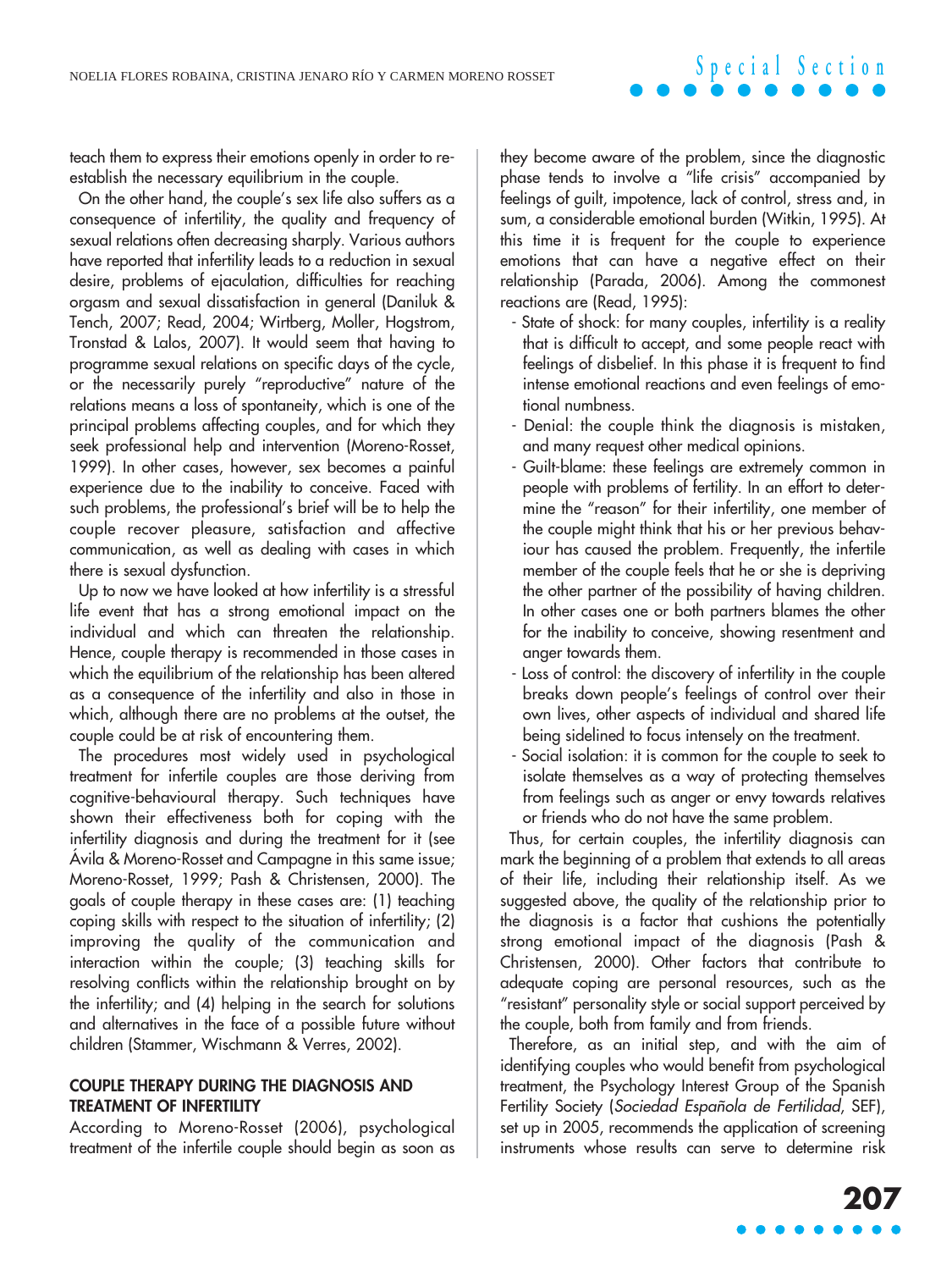

groups and to guide interventions in couples with problems. In this context, the Questionnaire on Emotional Maladjustment and Adaptive Resources in infertility (Cuestionario de Desajuste Emocional y Recursos Adaptativos en infertilidad, DERA; Moreno, Antequera & Jenaro, 2008) constitutes an extremely useful tool for this purpose, since it provides the information necessary for assessing the couple's degree of adjustment and their resources for coping with the situation of infertility. Thus, couple therapy can be recommended to those who score highly in emotional maladjustment and have scarce adaptive resources. The DERA, then, helps to identify the priority areas of intervention with the couple.

An important focus of the psychologist's intervention concerns helping the couple to normalize and legitimize the feelings and emotions associated with this difficult period. It is important to listen to the couple's initial complaints, contain them and normalize al the emotional reactions they may be experiencing. To this end, the therapist must pay attention to everything the couple tell him and transmit to them a profound empathy through active listening and noncritical acceptance of their experiences and perception (Moreno-Rosset, 2000a). It is therefore very important to build a good therapeutic relationship with the couple, so that they feel welcome and there is a pleasant climate of trust. A good climate will help the couple to express themselves openly and freely and to communicate their emotions and thoughts, as well as their doubts and concerns about the future (Read, 1995).

Next, the psychologist must help the couple to identify their problem and integrate it in their life and their project as a couple. The therapist should take advantage of this moment to explore the communication and interaction between the partners (Moreno-Rosset, Núñez & Caballero, 1999; Moreno & Guerra, 2007). For this purpose, he or she will ask both to express what the infertility means for them in their lives. As referred to above, having a shared vision of the problem helps couples at this time. However, it is often the case that the partners do not have the same conception of the problem, so that one of them is experiencing the infertility with more stress than the other. In this line, Guerra and Tirado (2007) note, for example, that many women see infertility as a personal disability, and blame themselves for not being able to have children spontaneously. In such cases these authors suggest asking the person what they think about the development of their abilities in other areas of their life (such as work), what their partner's opinion is, what the advantages and disadvantages of maintaining such thoughts are, and finally, whether they think it is fair to judge oneself for something for which one is not responsible.

In cases of dysfunctional communication patterns, the therapist can teach strategies of assertive communication, so that the members of the couple learn to accept the experiences and perceptions of their partner without resentment, even though they do not correspond to their own. The partners must learn that each one has his or her different form of experiencing the problem. It will be necessary, therefore, for each partner to express his or her pain and needs, listen to and take account of the concerns and worries of their partner and accept the other's experience as valid, without trying to change it (Guerra & Tirado, 2007). Likewise, the psychologist must try to encourage dialogue and active communication between the two partners through active listening and the use of turntaking, or by turning to other techniques (such as modelling and role-play) when their interactions are not appropriate. Furthermore, the professional should offer information to the couple about the situation they are experiencing and the changes that might occur in different areas of their usual functioning, related to, for example, their personal relationship, their emotions, their self-esteem or even their sexual relationship (Moreno-Rosset, 2000a). It is highly important to teach the couple how to discuss their own emotional responses, with a view to avoiding false expectations about the other partner's behaviour.

As far as sexual relations are concerned, one of the main problems that can affect the couple during the diagnosis concerns the loss of interest in sex and a reduction in the frequency of sexual contact. As already mentioned, the stress and strong emotional impact this period involves can be the cause of such difficulties (Read, 2004). It has also been shown that both the diagnostic procedures themselves and the different treatments can interfere in the couple's sex life (Raval, Sald & Lieberman, 1987; Moreno-Rosset, 2000a). In this regard, it should be borne in mind that until the confirmation of the infertility problem, couples may have spent a considerable period focused on the reproductive aspect of their relationship, restricting the frequency of their sexual relations to coincide with points of the menstrual cycle, and even abstaining from sex at certain times, especially in the days immediately prior to the diagnostic tests (Moreno-Rosset, 1999). For all of these reasons, the naturalness and spontaneity is quite likely to have disappeared from the couple's sex life, with sexual desire only maintained by the motivation to procreate. The problems can be exacerbated when one of the partners experiences a loss of satisfaction. In such cases, the professional must help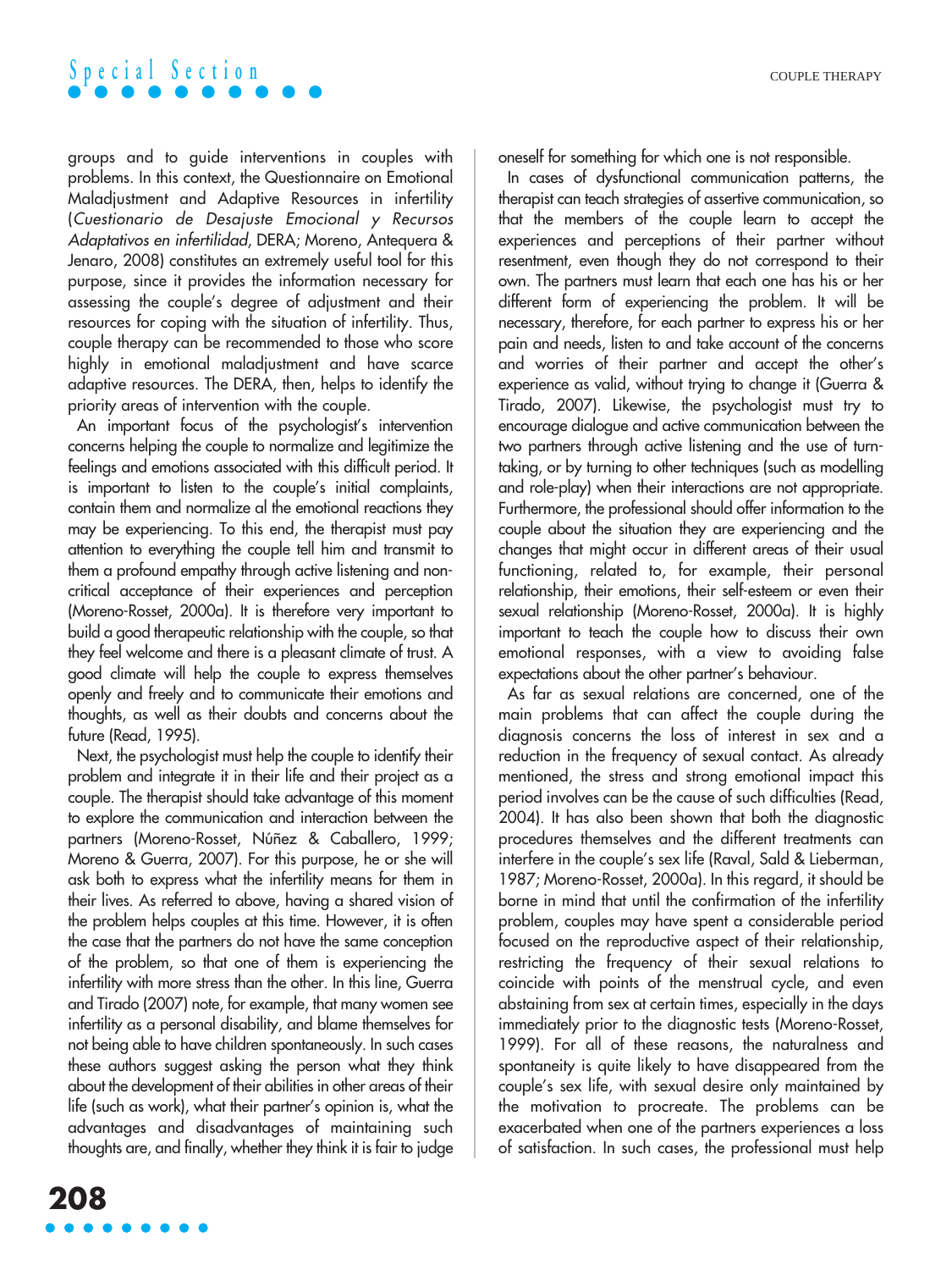## **Special Section**

the couple to "rediscover" their sexual relationship and the pleasure that can be associated with it. Moreover, it will be necessary to place the emphasis on those behaviours that go beyond mere genitality and to encourage couples to express their affect in other ways, through caresses, embraces, kisses and the exploration of other pleasure zones (López, 2000).

When solving the problem requires the application of Assisted Reproduction Technology (ART), the couple should be provided with detailed information about the techniques applicable in their case, and about the advantages, disadvantages and potential risks (Moreno-Rosset, 1999). At this point the psychologist should help the couple to explore all possible alternative responses to their problem, so that they can make informed decisions about the treatments they could undergo and about when, how and why they should select a particular treatment, and so that they can draw up a plan. It is also at this juncture that the professional might suggest some kind of group therapy, so that they can get to know other couples in the same situation and start to normalize their experience (Moreno & Guerra, 2007).

Once the couple decide to embark on ART treatment, there begins a long and constant process of decisionmaking that also tends to involve high levels of emotional stress. Indeed, numerous studies have found that the level of stress experienced during this period affects the couple's quality of life and can have negative consequences for the relationship (Guerra et al., 1998; Moreno-Rosset, 2000a; Wischmann, 2005). In this context it is recommended to work on communication skills and problem-solving strategies with the couple. They must be taught how to make calm and reasoned decisions about the possible treatments and how far to persevere with them, maintaining awareness and a realistic attitude in relation to their situation of infertility.

In general, and regardless of the assisted reproduction procedure or technique applied, infertility treatments tend to go through different phases: a first one of "pharmacological treatment", involving ovarian hyperstimulation for generating as many ovocytes as possible in a cycle, thus increasing the possibilities of fertilization, and hence of pregnancy; a second phase in which the corresponding AR procedure is applied (artificial insemination with or without semen donor, or one of the variants of In Vitro Fertilization); a third phase of waiting for results; and a final phase in which the results are obtained (Moreno-Rosset, 2000a).

Different authors have found that during the AR treatment

process the couple experience a sense of loss of control that can be exacerbated by other feelings, such as those of personal failure or guilt (see Llavona in this special issue). The couple enter a new world, in which decision-making becomes an integral part of their everyday life. Frequently, as the results of the treatments continue to come in, and with successive failed attempts, the confusion in the couple increases and the decision-making changes direction abruptly. It is at this point that the couple begin to explore other possibilities never considered before, such as gamete donation or adoption. At these times, and throughout the treatment process, there will appear doubts and hopes about the results, fear of failure, social concealment of the problem and other types of feelings, such as anxiety, depression and social isolation. All of this can further increase the problems in the couple's relationship, especially when the treatments fail.

The psychologist's work with the couple at this time should include cognitive restructuring, whose goal will be to reduce negative thoughts and irrational beliefs in the couple associated with the treatment results. The couple should be taught how to substitute distorted negative thoughts for others, more rational and positive. In addition, the professional can use stop thinking, selfinstructions training and response prevention, which are extremely useful techniques for facing the possibility of failure in the treatment cycles and the receipt of bad news (Guerra & Tirado, 2007; Moreno-Rosset, Antequera & Jenaro, 2005).

Also, during the treatment process and as successive cycles come and go, the infertility crisis becomes prolonged and communication within the couple tends to become impoverished, mechanical and devoid of emotional charge. Therefore, it is essential to support the couple in the construction of an effective communication framework in which both partners feel they are able to express their thoughts and emotions without fear of reproach. Likewise, the psychologist might recommend the couple to tell their family and immediate social circle about the problem, in order to receive support from them and free themselves of the burden of being the only source of emotional support for one another.

Sexual relations may also undergo changes during the treatment phase; they can deteriorate on being no longer necessary for conception, and also as a consequence of certain myths and irrational beliefs the couple may have (such as that the possibility of pregnancy will be increased if they refrain from sex during the phase of waiting for results). The psychologist can help them to identify and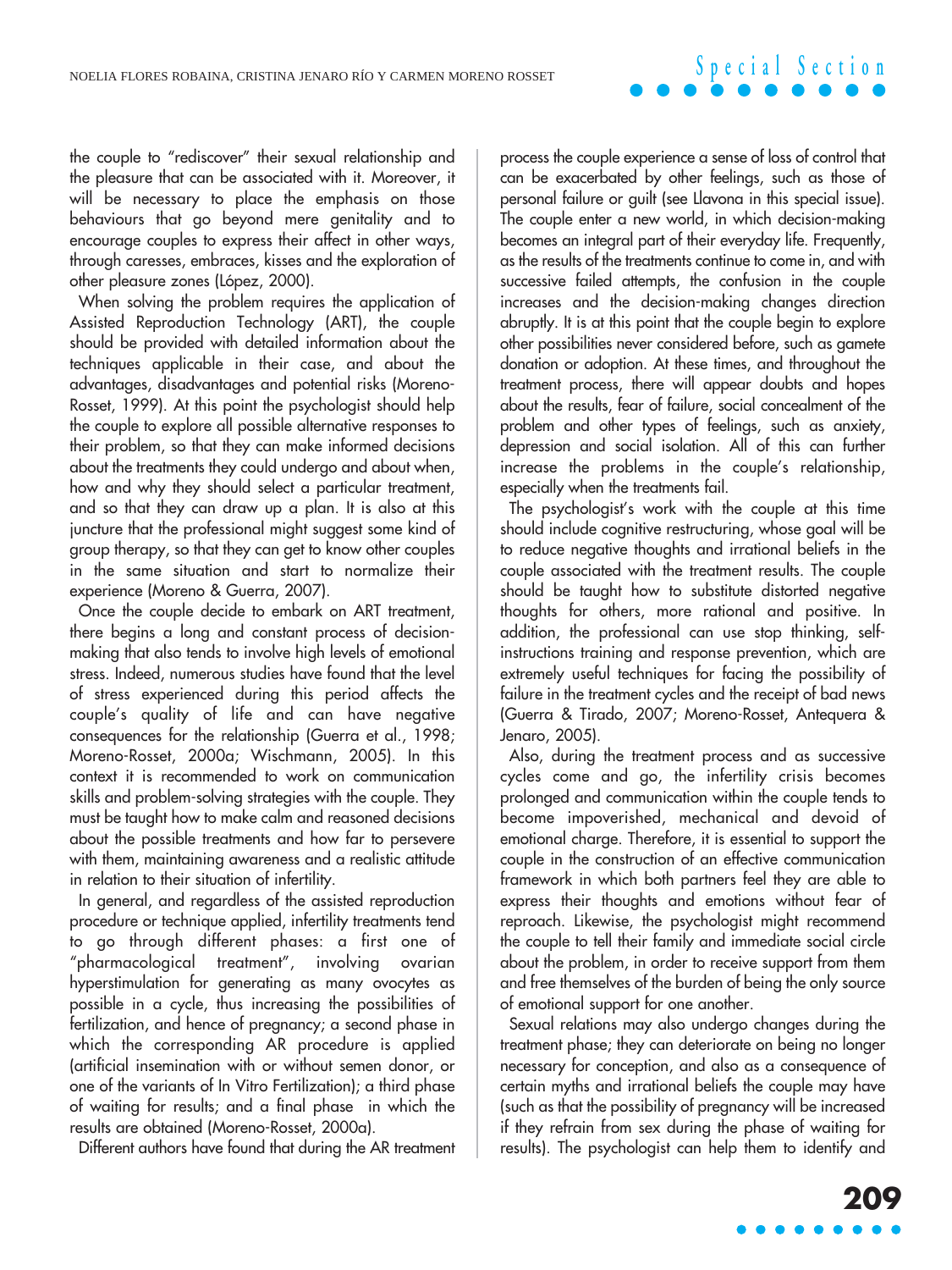

question the irrational thoughts, and should also reeducate them to recover the functions of pleasure and communicative interchange associated with the sex act. It is advisable to recommend the couple to programme pleasurable activities that they always liked doing and had neglected or given up because of the infertility.

During the phases of waiting for results, and also throughout the entire treatment course, the couple tend to have feelings of anxiety and depression that can increase with repetition of the treatment cycles and after successive failed attempts. In the therapy sessions all these feelings should be explored, and their emotional expression facilitated. Training in relaxation is also recommended for these couples, with the aim of increasing their self-control over the emotional and physical changes (Guerra & Tirado, 2007). Another point to bear in mind is that, during the waiting phase, it may be that the couple's attention becomes focused exclusively on the infertility treatment/results, and that there is no other topic of conversation. In such cases it is recommended to restrict the amount of time spent talking about the infertility and to programme distractory and gratifying activities (Moreno-Rosset, 1999).

Finally, in the wake of the failure of certain AR treatments, psychological help should be offered to those couples who decide to use assisted reproduction treatments involving donation of gametes or who opt for adoption. Help and support should also be provided to those who decide to cease the treatment without using these other options. As regards gamete donation and adoption, the psychologist should help the couple to determine whether this option is valid and acceptable for them, and whether donation or adoption really fits in with their conception of parenthood (Tirado & Dolz, 2007). Likewise, the therapy will focus on assessing the way the infertility and its treatment have affected each partner and the couple as a unit. The couple should also be helped with decision-making, with the discussion of specific issues arising from the alternative solutions (e.g., telling the child about its origins), with the development of positive forms of coping, and finally, with the expression of emotions. In all cases, and especially in those just mentioned, given their high emotional impact, it is essential to create a good therapeutic relationship from the first meeting with the couple. Also, these options must be proposed as possible alternatives. Thus, depending on the situation in which the couple finds itself at this point, there are three options: donation of gametes, adoption, or a life without children. Reaching the stage of choosing between these options certainly involves suffering and loss, since it means renouncing having biological children. It is good, therefore, for the couple to think and reflect on what is the best option for them in this case. It is important for the couple to understand that the decision should always be shared, and should never depend solely on what one of the partners decides (Tirado & Dolz, 2007).

In cases in which the couple decide to call the treatment to a halt without using these options, they should be helped to construct a new identity as a couple without children. In this context it is highly beneficial for them to recall the qualities they found attractive in one another and the current reasons for their continuing to function as a couple. In any case, they should be aware that life doesn't end here, and that they can have plenty of reasons for leading a full and happy life without children, since there is no empirical evidence that childless couples are less happy or less stable than those with children. Relevant in this regard is the study by Moreno-Rosset and Martín (2008), who compared two groups of women: (1) with primary and secondary infertility, and (2) fertile with or without children. The infertile women without children presented higher levels of anxiety than the fertile women without children. No significant differences were found between the fertile and infertile women with one or more children. What was surprising was that the group of fertile women with one or more children obtained the highest scores in anxiety. The reflections of the study's authors are of considerable interest: on the one hand, it is confirmed that having children is a stressful life event that can increase levels of anxiety; on the other, the fact that the infertile women without children are more anxious than the fertile women who have not yet desired or attempted to have children suggests that the desire for maternity combined with knowledge of the impossibility of having children may act as a stressor, and that (as we noted at the beginning of our article) this affects not only the personal identity of each partner in isolation, but also the life project of the couple.

In sum, without taking for granted that the situation of infertility necessarily implies a maladjustment in the couple, it certainly does constitute a stressful life event that requires a re-adaptation and places couples in a situation of vulnerability. Adequate assessment (see Jenaro, Moreno-Rosset, Antequera & Flores in this special issue) followed by the appropriate intervention (see Ávila & Moreno-Rosset, also in this issue) will enhance the coping, adjustment and well-being of the couple.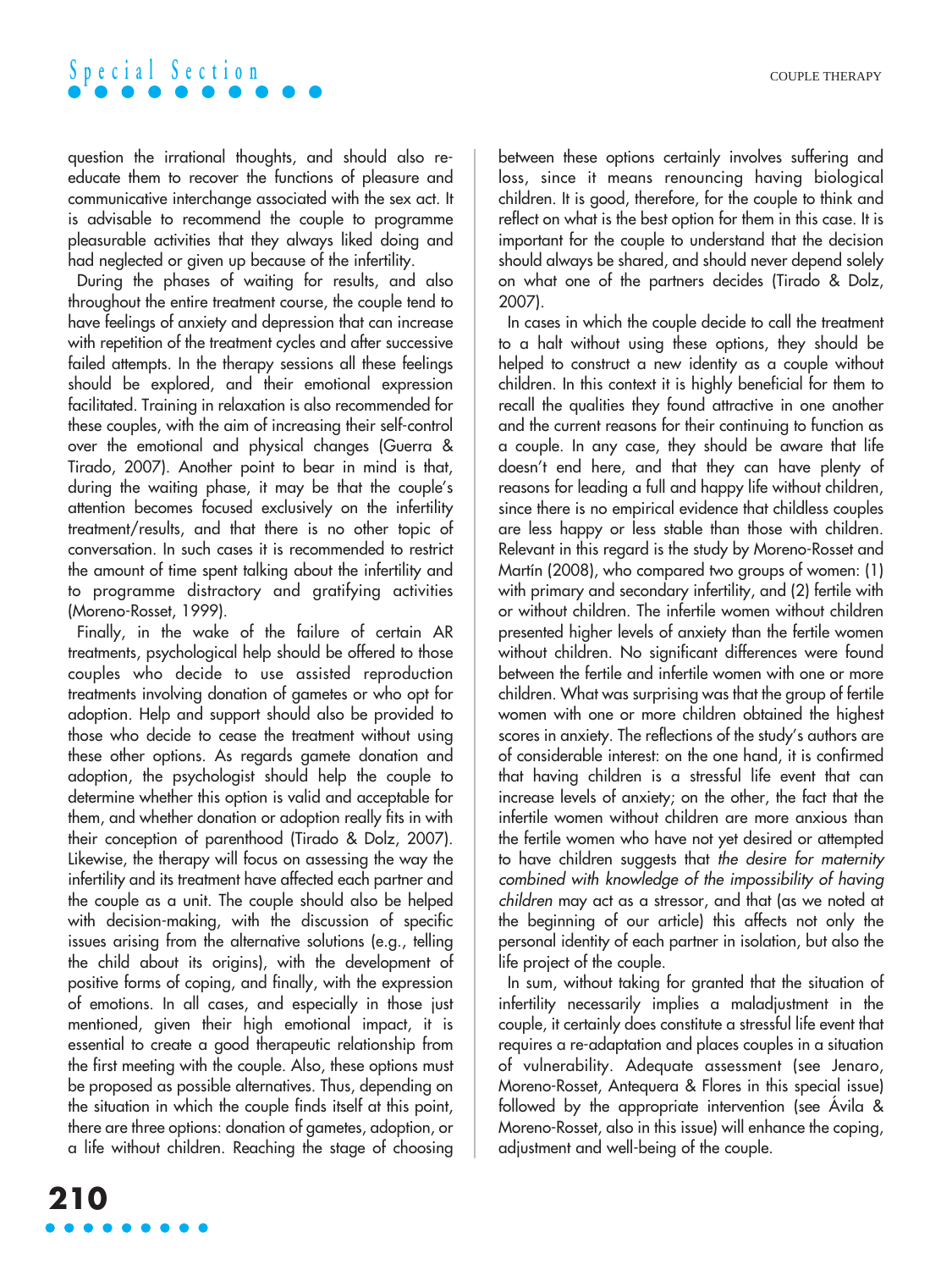#### **REFERENCES**

- Burns, L. & Covington, S.N. (1999). Infertility counselling: A comprehensive handbook for clinicians. New York: Parthenon Publishing Group.
- Callan, V.J. (1987). The personal and marital adjustment of mothers and voluntary childless wives. Journal of Marriage and Family, 19, 847-856.
- Cutrona, C.E. (1996). Social Support in couples. London: Sage.
- Daniluk, J.C. & Tench, E. (2007). Long-Term Adjustment of infertile couples following unsuccessful medical intervention. Journal of Counseling and Development, 85(1), 89-100.
- Domar, A.D., Zuttermeister, P.C. & Friedman, R. (1993). The psychological impact of infertility: a comparison with patients with other medical conditions. Journal of Psychosomatics Obstet Gynaecol, 14, 45-52.
- Gerrity, D. (2001). A biopsychosocial theory of infertility. Family Journal, 9, 151-158.
- González, A. (2000). Técnicas básicas en el estudio de la esterilidad conyugal. Actualizaciones de la Sociedad Española de Fertilidad [Basic techniques in the study of sterility in the couple. Update from the Spanish Fertility Society]. Técnicas Diagnósticas, 1, 1-9.
- Guerra, D. (1998). Cómo afrontar la infertilidad [Coping with infertility]. Barcelona: Editorial Planeta.
- Guerra, D., Llobera, A., Veiga, A. & Barri, P.N. (1988). Psychiatric morbidity in couples attending a fertility service. Human Reproduction, 13(6), 1733-1736.
- Guerra, D. & Tirado, M. (2007). Intervención psicológica en medicina reproductiva [Psychological intervention in reproductive medicine]. In A. Moreno et al., Guías de evaluación, consejo, apoyo e intervención psicológica en Reproducción Asistida [Guides to assessment, counselling, support and psychological intervention in Assisted Reproduction] (pp. 29-46). Revista Iberoamericana de Fertilidad y Reproducción Humana, número suplemento 1.
- Lechner, L., Bolman, C. & Van Dalen, A. (2007). Definitive involuntary childlessness: association between coping, social support and psychological distress. Human reproduction, 22(1), 288-294.
- Leiblum, S.R. (1997). Infertility: Psychological issues and counselling strategies. New York: Wiley.
- Llavona, L. & Mora, R. (2003). Atención psicológica a las parejas infértiles en tratamiento de reproducción asistida [Psychological attention to infertile couples in assisted reproduction treatment]. In J.M. Ortigosa, M.J. Quiles & F.J. Méndez (Coords.), Manual de psicología de la

salud con niños, adolescentes y familias [Handbook of health psychology in children, adolescents and families] (pp.287-304). Madrid: Pirámide.

- López, F. (2000). Reproducción y placer: Una decisión libre y responsable [Reproduction and pleasure: A free and responsible decision]. In C. Moreno (Dir.), Factores Psicológicos de la infertilidad [Psychological factors in infertility] (pp. 79-104). Madrid: Editorial Sanz y Torres.
- Mahlstedt, P.P. (1994). Psychological issues of infertility and assisted reproductive technology. Urol Clin North Am 21, 557-566.
- McQuillan, J., Greil, A.L., White, L. & Jacob, M.C. (2003). Frustrated Fertility: Infertility and Psychological Distress among women. Journal of Marriage and Family, 65 (4), 1007-1018.
- Moreno, A. & Guerra, D. (2007). Procesos emocionales en pacientes sometidos a técnicas de reproducción asistida [Emotional processes in patients undergoing assisted reproduction treatment]. In A. Moreno et al., Guías de evaluación, consejo, apoyo e intervención psicológica en Reproducción Asistida [Guides to assessment, counselling, support and psychological intervention in Assisted Reproduction] (pp. 11-17). Revista Iberoamericana de Fertilidad y Reproducción Humana, número suplemento 1.
- Moreno-Rosset, C. (1999). La Psicología al servicio de la Reproducción Asistida [Psychology in the service of Assisted Reproduction]. Boletín de la Sociedad Española de Fertilidad (SEF), 8 (2), 2-6.
- Moreno-Rosset, C. (2000a). (Dir). Factores Psicológicos de la infertilidad [Psychological factors in infertility]. Madrid: Editorial Sanz y Torres.
- Moreno-Rosset, C. (2000b). Querer tener hijos no es lo mismo que poder tenerlos: Cuerpo y mente van unidos. [Wanting children is not the same as being able to have them: Body and mind work together] http://www.saludalia.com/Saludalia/web\_saludalia/ vivir\_sano/doc/psicologia/doc/i\_psicologia.htm. Total pages 4.
- Moreno-Rosset, C. (2006). Evaluación e intervención psicológicas en pacientes de una Unidad de Reproducción Humana [Psychological assessment and intervention in patients at a Fertility Clinic]. In C. Moreno & Y. Gómez (Dirs) (6ª ed.). Curso de Especialista Universitario en "La Reproducción Asistida: aspectos psicológicos, médicos y legales (un nuevo futuro profesional)" [Specialist university course in "Assisted Reproduction. Psychological, medical and legal aspects (a new professional future)"]. Madrid: